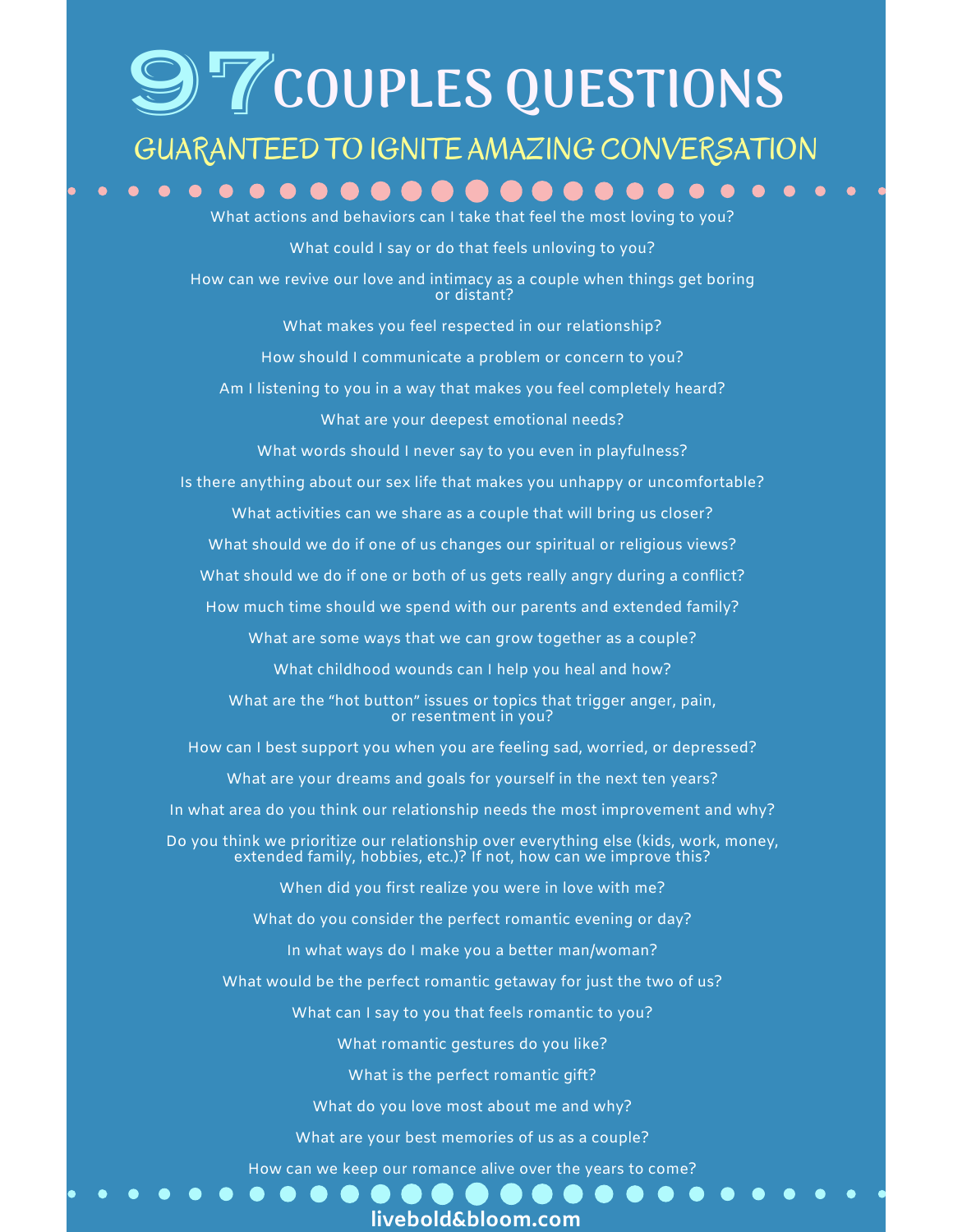### 97**COUPLES QUESTIONS**

#### GUARANTEED TO IGNITE AMAZING CONVERSATION

fection and touch makes

What is going on in our lives that prevents us from feeling romantic and what can we do about them?

What makes you feel really close to me?

How should I let you know that I need more romance from you?

How should we handle it if one of us needs more romantic gestures than the other?

What kind of surprises do you like?

When do you find me the most attractive?

How can we have more fun together?

How often do you want me to tell you, "I love you."?

What are your memories of our first kiss?

How do you like me to initiate sex?

What kind of foreplay do you prefer?

Should we change up our foreplay? How often?

Do you have sexual fantasies that you haven't shared but would like to?

Do you enjoy sex toys or would you like to try them?

What words, gestures, and touch feel erotic and exciting to you?

What can we do in between sexual encounters to keep the sexual energy alive between us?

How often do you want to have sex?

How much cuddling do you need after sex?

What is off-base completely when it comes to our sexual activity?

Would you like to make love outside of our bedroom?

If so, where?In what ways has our sex life gotten boring and how can we improve it?

How much talking to do you prefer before, during, and after sex?

What would you like me to wear before and during sex?

Is there anything happening in our relationship that is impacting our sex life? If so, how can we address it?

What part of my body turns you on the most?

How does our sex life make us closer as a couple?

Do you have any hang-ups about sex that you can share with me?

What should we do if one of us wants more sex than the other?

Who in your family are you most like and how?

**livebold&bloom.com**